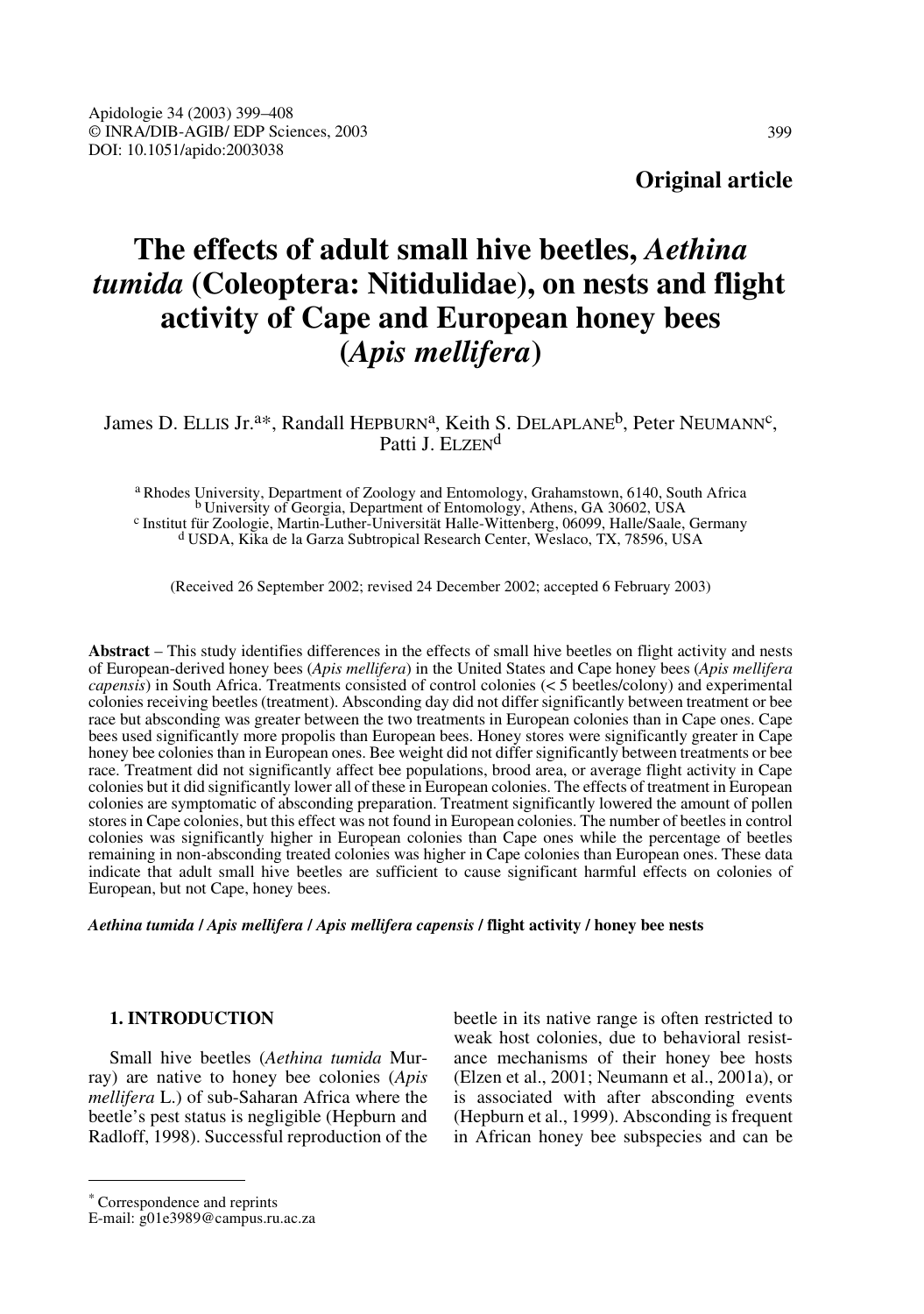triggered by parasite infestations (Hepburn and Radloff, 1998). Indeed, severe small hive beetle infestations may cause such absconding (Hepburn and Radloff, 1998).

In sharp contrast, colonies of Europeanderived honey bee subspecies are highly susceptible to small hive beetle depredation (Elzen et al., 1999; Hood, 2000; Wenning, 2001). This damage stems from the feeding habits of both adult and larval beetles (Hood, 2000). It has been reported that only the larval stage presents a direct threat to colony health and European colonies can host thousands of adult hive beetles without suffering visible side effects (Wenning, 2001); however, no quantitative study has confirmed this.

Such quantitatively different responses of Cape (and presumably most other African subspecies) and European host colonies towards adult small hive beetles are very likely to be reflected in colony productivity. Since European honey bees are highly susceptible, a reduction in colony productivity is more likely to be expressed in European host colonies than in Cape ones. Although the impact of hive beetles on European host colonies is striking, this effect has not yet been measured quantitatively.

Here we report the results of an intercontinental quantitative study of the productivity of artificially infested or non-infested Cape (*A.m. capensis*) and European honey bee colonies. The variables measured included absconding day, total propolis, honey stores, bee weight, sealed brood, number of adult bees, pollen stores, flight activity and the number of small hive beetles remaining in treated colonies of Cape honey bees in South Africa and European honey bees of mixed origin in the United States.

# **2. MATERIALS AND METHODS**

# **2.1. Cape honey bees**

Experiments were conducted at Rhodes University (Grahamstown, South Africa) in late summer/ early fall (April 2001). Twenty propolis-free nucleus colonies (about 20 l in volume) of Cape honey bees (an African honey bee subspecies that is geographically distributed in the region of study) were established with 3 frames of workers, 1 frame of honey, 2 frames of brood, and a laying queen. Ten treated colonies were artificially infested with 100 adult small hive beetles on a daily basis between 17:00–21:00 h for 15 consecutive days. The small hive beetles used were reared in the laboratory according to standard procedures (Neumann et al., 2001b). By the end of the experiment, 1 500 beetles (100 beetles/colony for 15 days) had been introduced into all of the treated colonies. This level of beetle infestation is high for African honey bee colonies, but is common in infested European ones. Ten control colonies (< 5 beetles/colony) were otherwise treated identically to the treated colonies. All nucs were placed in the same apiary, blocked together by treatment.

The number of returning bees was counted for all colonies twice daily, 1 minute each count, between 11:00–11:40 and 15:00–15:40 h because of data indicating peak foraging times for honey bees at 11:00 and 15:00 in southern Africa (Hepburn and Magnuson, 1988). Overall flight activity was determined by averaging the number of incoming bees per minute for both times.

Each colony was monitored three times daily (11:00, 15:00, 20:00) to identify its date of absconding, immediately after which, the colony was dismantled to determine number of adult small hive beetles present; sealed brood area  $\rm (cm^2)$ , honey area  $(cm<sup>2</sup>)$ , and pollen area  $(cm<sup>2</sup>)$  (using a calibrated plastic grid); and total weight of propolis (g) in the colony.

On the evening of day 16 all remaining colonies were closed up, gassed with  $CO<sub>2</sub>$ , frozen at -10 °C, and then analyzed. For each colony, data were collected for the amount of sealed brood, honey, and pollen  $(cm<sup>2</sup>)$ , number of adult small hive beetles, total weight of bees (g), weight of a sub-sample of bees (g) and number of bees in the sample (used to derive the number of bees in the colony), and total weight of propolis (g).

# **2.2. Honey bees of mixed European origin**

A modified procedure was conducted on honey bees of mixed European origin (unknown history) in Warren County, Georgia, USA in late summer/ early fall (August/September 2001). Adult beetles were reared from larvae collected in the field. The larvae were supplemented on a diet of pollen, honey, and bee brood (Neumann et al., 2001b; Ellis et al., 2002b) until they reached the wandering phase (Lundie, 1940), after which they were transferred to soil chambers for pupation and emersion as adults. Each treated European colony cumulatively received 1 400 beetles (100 beetles/day for 14 days).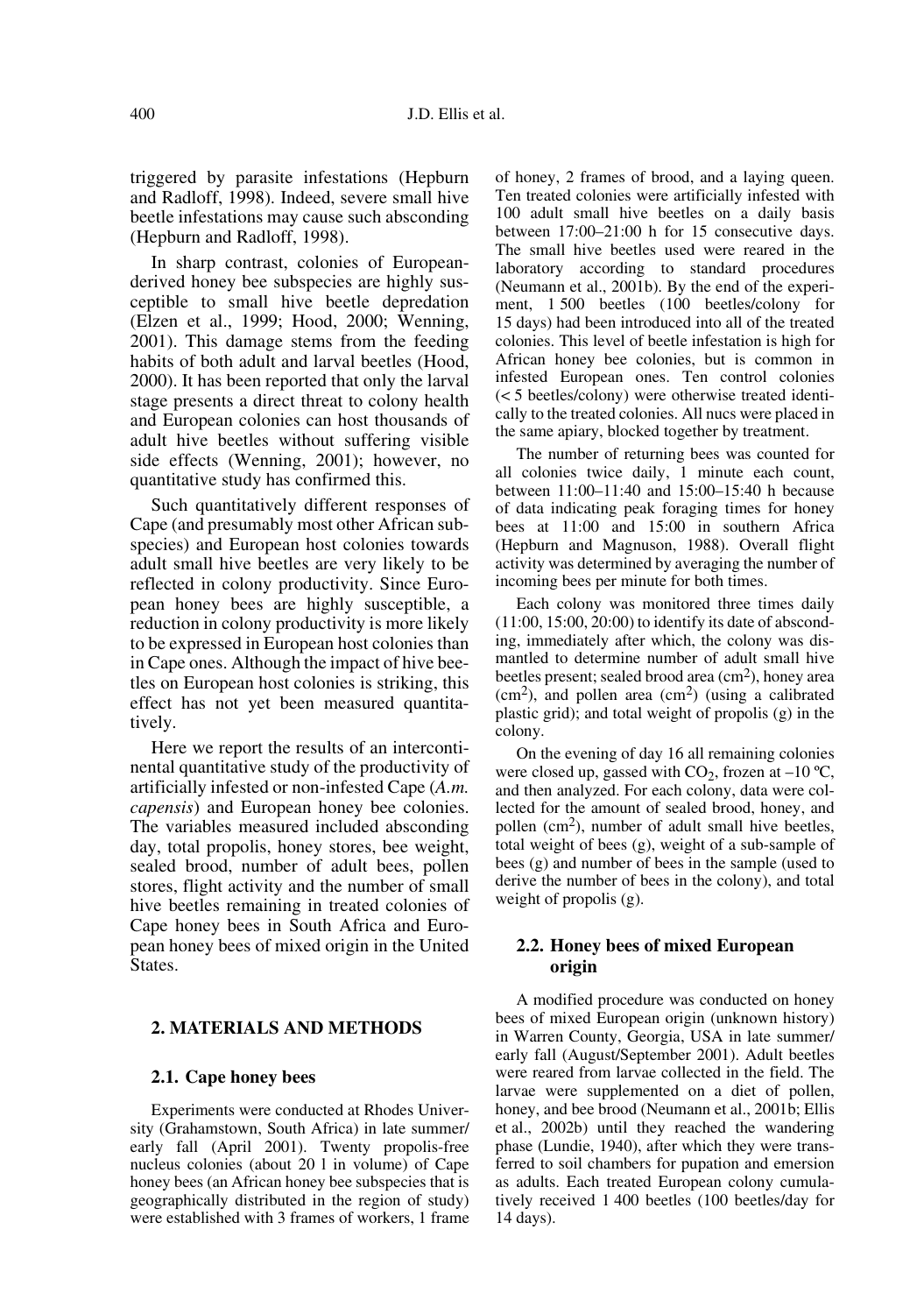| absconding day       |                        |                        |                          | honey area      |                           |                               |                             |
|----------------------|------------------------|------------------------|--------------------------|-----------------|---------------------------|-------------------------------|-----------------------------|
|                      | treatment              | control                | row total                |                 | treatment                 | control                       | row total                   |
| Cape                 | $7.3 \pm 2.0$<br>(6)   | $6.3 \pm 2.6$<br>(4)   | $6.9 \pm 1.5$<br>(10)a   | Cape            | $663.8 \pm 82.7$<br>(4)   | $960.0 \pm 124.9$<br>(5)      | $828.3 \pm 90.5$<br>(9)a    |
| European             | $7.5 \pm 2.2$<br>(6)   | $17.0 \pm 0$<br>(1)    | $8.9 \pm 2.3$<br>$(7)$ a | European        | $0 \pm 0$<br>(4)          | $115.6 \pm 38.9$<br>(9)       | $80.0 \pm 30.6$<br>$(13)$ b |
| column<br>total      | $7.4 \pm 1.4$<br>(12)a | $8.4 \pm 2.9$<br>(5)a  |                          | column<br>total | $331.9 \pm 131.1$<br>(8)a | $417.1 \pm 122.1$<br>$(14)$ b |                             |
| total propolis $(g)$ |                        |                        |                          | bee weight (mg) |                           |                               |                             |
|                      | treatment              | control                | row total                |                 | treatment                 | control                       | row total                   |
| Cape                 | $15.5 \pm 3.1$<br>(8)  | $10.8 \pm 2.3$<br>(8)  | $13.1 \pm 2.0$<br>(16)a  | Cape            | $91.4 \pm 4.4$<br>(4)     | $91.3 \pm 4.1$<br>(5)         | $91.4 \pm 2.8$<br>(9)a      |
| European             | $3.7 \pm 0.6$<br>(10)  | $3.2 \pm 0.4$<br>(10)  | $3.5 \pm 0.3$<br>(20)b   | European        | $87.6 \pm 3.1$<br>(4)     | $95.3 \pm 1.7$<br>(9)         | $92.9 \pm 1.8$<br>(13)a     |
| column<br>total      | $9.0 \pm 2.0$<br>(18)a | $6.6 \pm 1.4$<br>(18)a |                          | column<br>total | $89.5 \pm 2.6$<br>(8)a    | $93.9 \pm 1.8$<br>(14)a       |                             |

**Table I.** Analyses of absconding day, honey area (cm<sup>2</sup>), total propolis (g), and bee weight (mg) for Cape and European host colonies. Values are mean ± standard error with sample size (*n*) in parentheses.

Row total and column total means followed by the same letter are not different at the  $\alpha \le 0.05$  level. For the variables absconding day and total propolis, analyses were run including absconding colonies. For the variables honey area and bee weight, analyses were run without including absconding colonies.

European colonies which did not abscond in the experimental period were collected early morning on the 17th day of the experiment, cooled at 7 ºC for 1 day, and then frozen for an analysis identical to that done on non-absconding Cape bee colonies.

colonies were analyzed for location effects with ANOVA. Beetle numbers in both absconding and non-absconding treated colonies were analyzed separately by location because the absconding  $\times$ location interaction was significant. All reported data are mean ± standard error; *n*.

## **2.3. Data analysis**

The effects of treatment [small hive beetles added or not added (control)] on absconding day, total propolis content, honey area, bee weight, number of bees, sealed brood and pollen area, and average flight activity were tested with a randomized design analysis of variance, blocked on location (United States or South Africa) and accepting differences at the  $\alpha \le 0.05$  level. When the treat $ment \times location interaction was significant, analyses$ were run separately by location. For the variables absconding day, total propolis content, brood and pollen area, analyses included absconding colonies. Absconding colonies were excluded from analyses of honey area, bee weight, and number of bees because these parameters were either unavailable or confounded in empty hives.

The effects of time and increasing beetle numbers on average daily bee flight activity were tested with regression analyses testing for linear, quadratic, and cubic effects.

The ending number of small hive beetles in nonabsconding control colonies and the percentage of beetles remaining in non-absconding treated

# **3. RESULTS**

#### **3.1. Absconding**

There were no treatment effects  $(F = 1.6;$ df = 1,13; *P* = 0.2220), location effects (*F* = 2.8;  $df = 1,13; P = 0.1201$ , or location  $\times$  treatment effects ( $F = 2.6$ ; df = 1,13;  $P = 0.1308$ ) for absconding day. Treated colonies did not abscond earlier than control colonies (Tab. I). In South Africa, 44% of control and 60% of treated colonies absconded while in the United States, 10% of control and 60% of treated colonies absconded.

Prior to absconding, treated European colonies aborted much of their brood. This was evident by the piles of mutilated brood on the ground outside of each colony. Further, worker bees were seen carrying brood out of the colony and discarding it on the ground. Upon post-absconding analysis of these colonies, no uncapped brood remained.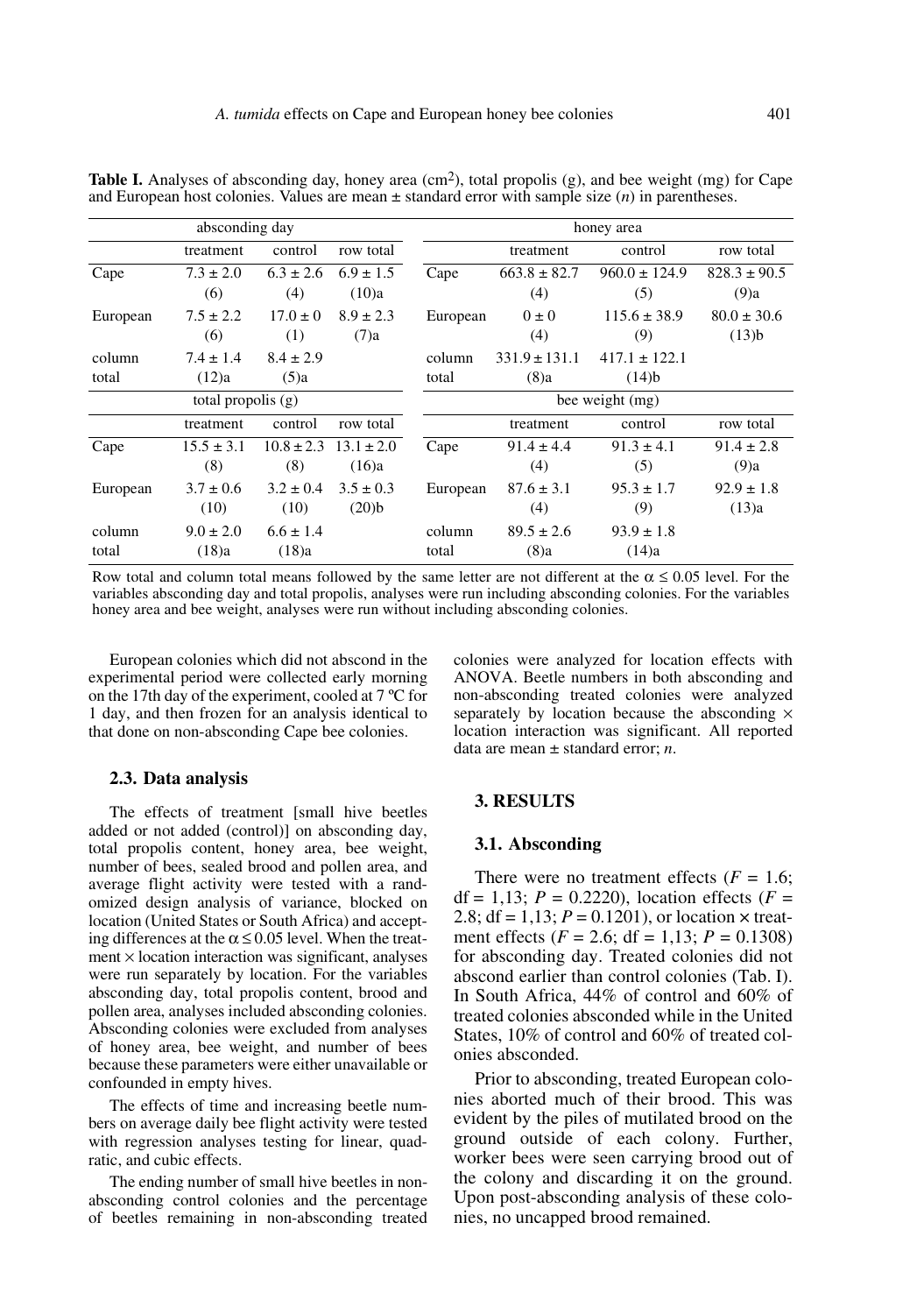| <b>Table II.</b> Location $\times$ treatment interactions for amount of sealed brood (cm <sup>2</sup> ), number of adult bees, stored |
|---------------------------------------------------------------------------------------------------------------------------------------|
| pollen area (cm <sup>2</sup> ), and average flight activity (number of bees returning per minute) in Cape and European                |
| host colonies. Values are mean $\pm$ standard error with sample size ( <i>n</i> ) in parentheses.                                     |

|                         | Cape colonies           |                         |  |  |
|-------------------------|-------------------------|-------------------------|--|--|
|                         | treatment               | control                 |  |  |
| sealed brood area       | $201.9 \pm 78.8$ (10)a  | $205.6 \pm 58.3$ (9)a   |  |  |
| number of adult bees    | $6552.8 \pm 675.5$ (4)a | $4823.4 \pm 675.4$ (5)a |  |  |
| stored pollen area      | $27.7 \pm 11.2$ (10)a   | $116.9 \pm 37.1$ (9)b   |  |  |
| average flight activity | $9.6 \pm 0.7$ (102)a    | $10.9 \pm 0.8$ (114)a   |  |  |
|                         | European colonies       |                         |  |  |
|                         | treatment               | control                 |  |  |
| sealed brood area       | $54.1 \pm 18.0$ (10)a   | $739.7 \pm 191.6$ (10)b |  |  |
| number of adult bees    | $3246.8 \pm 234.3$ (4)a | $6321.0 \pm 869.9$ (9)b |  |  |
| stored pollen area      | $67.5 \pm 42.4$ (10)a   | $25.1 \pm 8.6$ (10)a    |  |  |
| average flight activity | $10.4 \pm 0.6$ (103)a   | $15.5 \pm 0.7$ (159)b   |  |  |

Analyses were run separately by location for these variables. For number of adult bees, analyses were run without including absconding colonies; for sealed brood and stored pollen area analyses included absconding colonies. Row means followed by the same letter are not different at the  $\alpha \le 0.05$  level.

#### **3.2. Propolis**

There were no treatment effects  $(F = 2.2$ ;  $df = 1,32; P = 0.1447$  or location  $\times$  treatment interactions ( $F = 1.4$ ; df = 1,32;  $P = 0.2461$ ) for the amount of propolis in colonies. Treated colonies did not have more propolis than control colonies (Tab. I). There were location effects for the total propolis content  $(F = 30.1)$ ; df = 1, 32;  $P < 0.0001$ ). Cape honey bee colonies had significantly more propolis than did European honey bee colonies (Tab. I).

#### **3.3. Honey area**

There were treatment  $(F = 7.5$ ; df = 1.18;  $P = 0.0136$ ) and location ( $F = 100.4$ ; df = 1,18; *P* < 0.0001) effects for honey area. Control colonies had significantly more stored honey than treated colonies while Cape honey bees had significantly greater stores of honey than did European honey bees (Tab. I). There were no location  $\times$  treatment interactions found for honey area  $(F = 1.4; df = 1, 18; P = 0.2455)$ .

#### **3.4. Bee weight**

There were no treatment effects  $(F = 1.4$ ; df = 1,18;  $P = 0.2495$ ), location effects ( $F = 0$ ;  $df = 1,18; P = 0.9746$ , or location  $\times$  treatment interactions ( $F = 1.5$ ; df = 1,18;  $P = 0.2361$ ) for bee weight. There were no differences in Cape and European colonies with respect to weight (Tab. I). Bee weight was not significantly different across all tested control and treated colonies (Tab. I).

## **3.5. Brood area**

There was a significant location × treatment interaction for sealed brood area  $(F = 9.6; df =$ 1,35;  $P = 0.0039$ ) so analyses were run separately by location. In Cape colonies, treatment did not significantly affect the amount of sealed brood ( $F = 0$ ; df = 1, 17;  $P = 0.9712$ ); yet it did in European colonies  $(F = 12.69; df =$ 1,18;  $P = 0.0022$ ). In European colonies there was significantly less brood in treated colonies than controls (Tab. II).

### **3.6. Number of bees**

There was a significant location  $\times$  treatment interaction for number of bees  $(F = 7.3; df =$ 1,18;  $P = 0.0144$ ) so analyses were run separately by location. In Cape colonies, treatment did not affect the number of bees in colonies  $(F = 3.2; df = 1.7; P = 0.1174)$  while it did in the European colonies ( $F = 5.2$ ; df = 1,11;  $P =$ 0.0432). European treated colonies had significantly fewer adult bees than control colonies (Tab. II).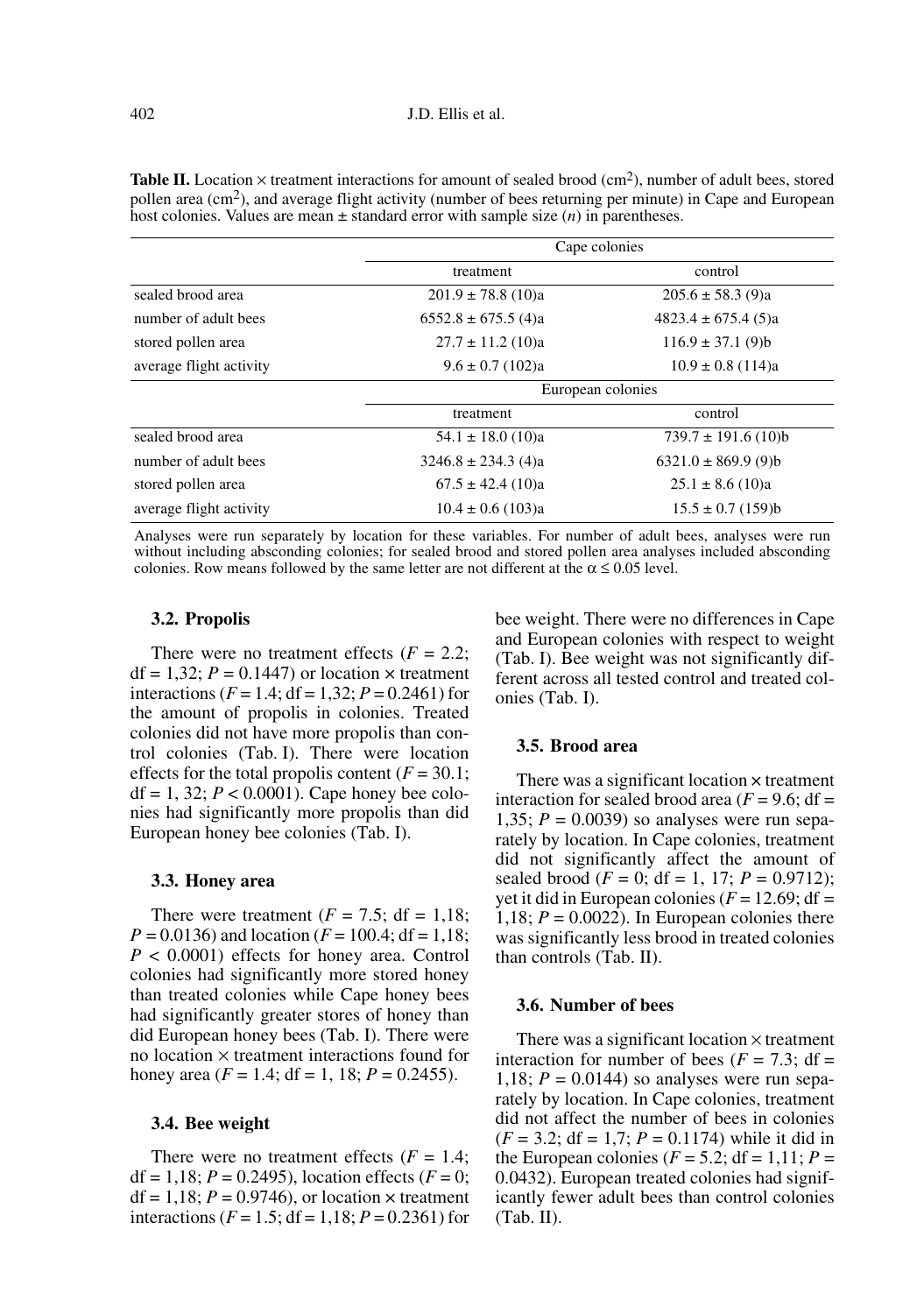## **3.7. Pollen area**

There was a significant location  $\times$  treatment interaction for pollen area  $(F = 5.3; df = 1.35;$  $P = 0.0276$  so analyses were run separately by location. Treatment affected pollen area in Cape colonies (*F* = 5.8; df = 1,17; *P* = 0.0278) whereas it did not in European bee colonies  $(F = 1.0; df = 1.18; P = 0.3398)$ . Cape treated colonies had significantly less pollen than control colonies (Tab. II).

## **3.8. Flight activity**

There was a significant location effect for average flight activity  $(F = 13.3; df = 1,474;$ *P* = 0.0003). European colonies (13.5  $\pm$  0.5; 262) had significantly more activity than Cape colonies (10.2  $\pm$  0.6; 216). There was also a significant location  $\times$  treatment interaction for average flight activity  $(F = 6.4; df = 1,474; P =$ 0.0120). In Cape colonies, treatment did not affect average flight activity  $(F = 1.40; df =$ 1,214; *P* = 0.2387). Cape honey bee treated colonies had similar flight activity as control colonies (Tab. II). In contrast, treatment significantly affected average flight activity  $(F =$ 25.8; df = 1,260; *P* < 0.0001) in European colonies. The number of incoming bees was significantly greater in control colonies than in treated colonies (Tab. II).

Regression analyses of flight activity trends over time reveal pronounced differences between locations (Fig. 1). In Cape colonies, average flight rates increased linearly over time in both treated and control colonies. Thus, flight activity appeared unaffected by increases in beetle numbers and the sampling period was universally and increasingly favorable for foraging. However, in European colonies there were measurable differences in trends between treated and control colonies. A cubic regression model in which rates fell, then rose, then fell again over time explained flight activity in treated colonies. A quadratic model in which rates rose then fell explained flight activity in control colonies. Rates were generally lower in treated colonies. Moreover, the increasing rates of flight by control colonies early in the sampling period contrast strongly with the decreasing rates by treated colonies at the time when conditions were apparently favorable for foraging. In spite of a



**Figure 1.** Predicted daily average number of returning workers for control and treated (beetles added) colonies of Cape and European-derived honey bees. Data were measured by averaging the number of incoming bees per minute at hours 11:00 and 15:00. Each day corresponds to an increase of 100 beetles/ colony. Control colonies are represented by black squares and dashed lines while treated colonies are black triangles with solid lines.

mid-period surge by treated colonies, rates began decreasing more rapidly in treated colonies by the end of the sampling period when foraging conditions appeared to be deteriorating universally and when rainy weather was prevalent.

#### **3.9. Beetle counts**

There were significant differences between locations for the number of small hive beetles present in control colonies at the end of the experiment ( $F = 14.0$ ; df = 1,12;  $P = 0.0028$ ) and for the percentage of beetles remaining in non-absconding treated colonies (*F* = 18.0;  $df = 1.6$ ;  $P = 0.0054$ ). There were significantly more beetles present in European control colonies  $(12.9 \pm 1.3; 9)$  than in Cape control colonies  $(5.6 \pm 1.3; 5)$ . A significantly higher percentage of beetles remained in Cape bee non-absconding treated colonies  $(87.8 \pm 0.7)$ ; 4) than did in European bee non-absconding treated colonies  $(42.1 \pm 10.7; 4)$ . Indeed, that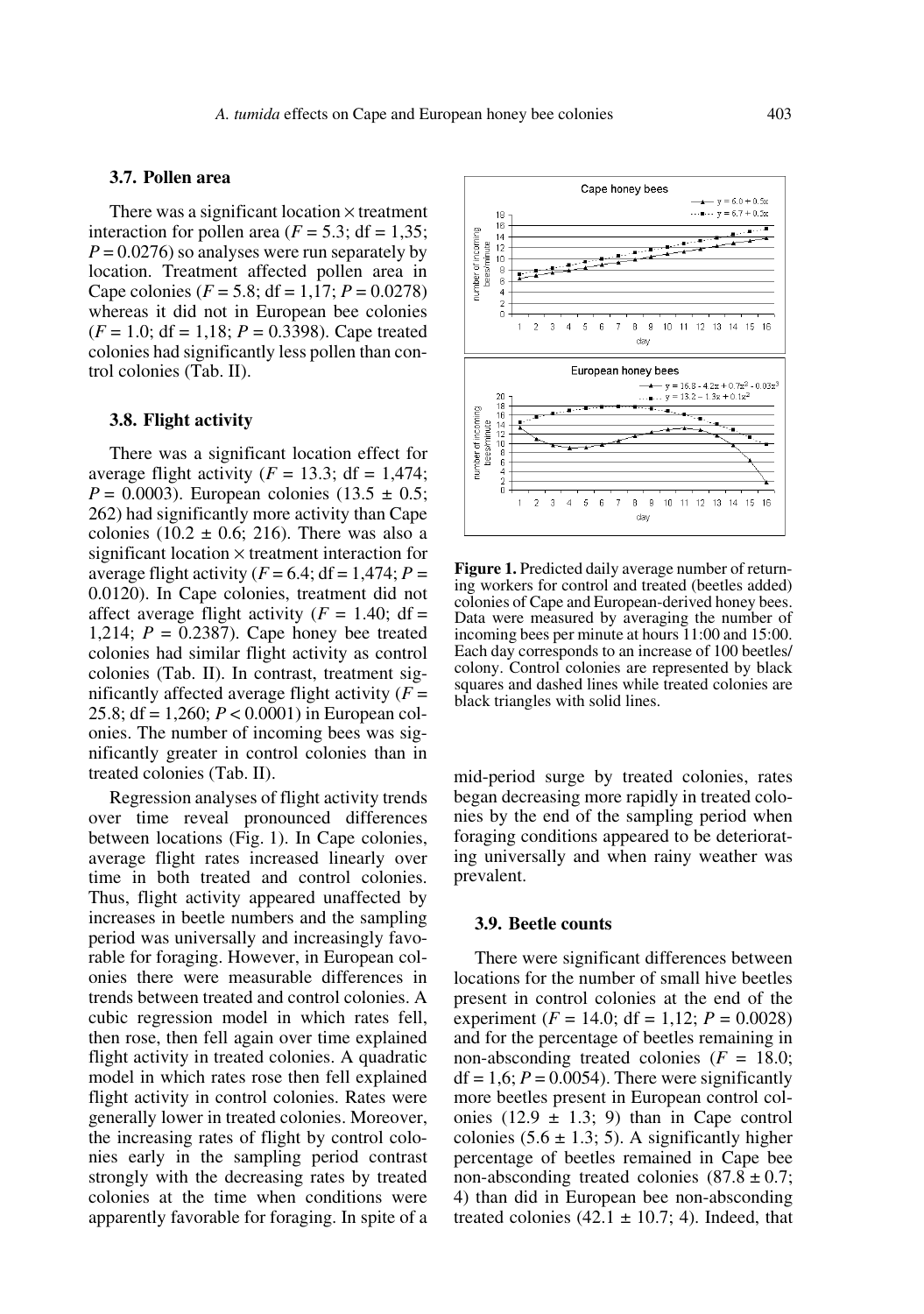percentage was over twice as high for Cape bee colonies.

There were location effects  $(F = 13.2$ ; df = 1,16;  $P = 0.0022$ ) and location  $\times$  absconding effects  $(F = 22.7; df = 1,16; P = 0.0002)$  for the number of beetles remaining in absconding and non-absconding treated colonies. Cape treated colonies (pooled absconding and nonabsconding) had more beetles present (713.5  $\pm$ 165.0; 10) at colony analyses than did European treated colonies  $(481.3 \pm 83.3; 10)$ . Because the interaction term was significant, the number of beetles left in absconding and non-absconding treated colonies was analyzed by location. For Cape honey bees, there was a significant difference between the number of beetles remaining in non-absconding and absconding treated colonies ( $F = 656.8$ ; df = 1,8; *P* < 0.0001). Non-absconding treated colonies had significantly more beetles remaining  $(1316.3 \pm 11.2; 4)$  than did absconding ones  $(311.7 \pm 30.5; 6)$ . For European colonies, there was no difference  $(F = 1.1$ ; df = 1,8;  $P =$ 0.3174) between the number of beetles remaining in absconding treated colonies  $(409.3 \pm 95.8; 6)$  and the number of beetles in non-absconding treated colonies  $(589.3 \pm$ 150.3; 4).

### **4. DISCUSSION**

#### **4.1. Absconding**

An analysis of absconding is of particular interest because most African honey bee subspecies readily abscond in response to nest predation (Hepburn and Radloff, 1998) while by contrast, temperate races of *A. mellifera* very seldom abscond (Simpson, 1959; Winston, 1992). In this study, control and treated colonies alike in both locations absconded; but there were no effects of treatment or location on the latency to abscond (Tab. I). For Cape bees, 44% of the controls absconded and 60% of treated colonies absconded. Because a large percentage of both Cape treatment and control colonies absconded, we infer other factors (colony disturbance, nectar dearth, etc.) caused them to abscond and not merely the presence of large numbers of adult small hive beetles.

Because 60% of European treated colonies absconded and only 10% of control colonies,

we infer that, unlike Cape bees, European colonies absconded in response to the presence of large numbers of adult beetles in the hives. European colonies exhibited "prepared absconding" because these colonies had no uncapped young brood (based on post-abscond analyses), few workers emerged after the colony absconded, and honey stores were reduced. Other authors (Woyke, 1976; Winston et al., 1979; Koeniger and Vorwohl, 1979; Koeniger and Koeniger, 1980; Punchihewa, 1990; Nakamura, 1993; Mutsaers, 1994) record these symptoms as behavior typical of colonies preparing to abscond.

Moreover, European treated colonies (including the non-absconding colonies) uncapped and discarded all or most of their capped prepupae and pupae, as evidenced by the piles of mutilated pupae on the ground in front of treatment colonies. Further, bees were observed pulling pupae from the combs. By the end of the experiment, there was no open brood observed in any non-absconding European treated colony. These observations are similar to those of Woyke (1989) who showed that colonies of *A. m. adansonii* ate all of their uncapped larvae and most of their sealed brood before absconding. This suggests that the remaining 4 treated colonies were going to abscond soon and this is a likely explanation for the beetle effects seen on adult bees, brood, and flight activity in these colonies. None of this behavior was observed in the control European colonies. Therefore, our data clearly indicate that European colonies do respond to large adult small hive beetle infestations by having high, prepared absconding rates.

#### **4.2. Propolis**

We found that European honey bees used almost 4 times less propolis than Cape honey bees (Tab. I) which is consistent with the findings of others (Bro. Adam, 1983; Ruttner, 1988; Dietz, 1992; Hepburn and Radloff, 1998) though this difference could be due to environmental effects. Because social encapsulation of adult small hive beetles in propolis prisons appears to be a resistance mechanism of African honey bees (Hepburn and Radloff, 1998; Neumann et al., 2001a), this could be a reason European colonies are highly susceptible towards small hive beetle infestations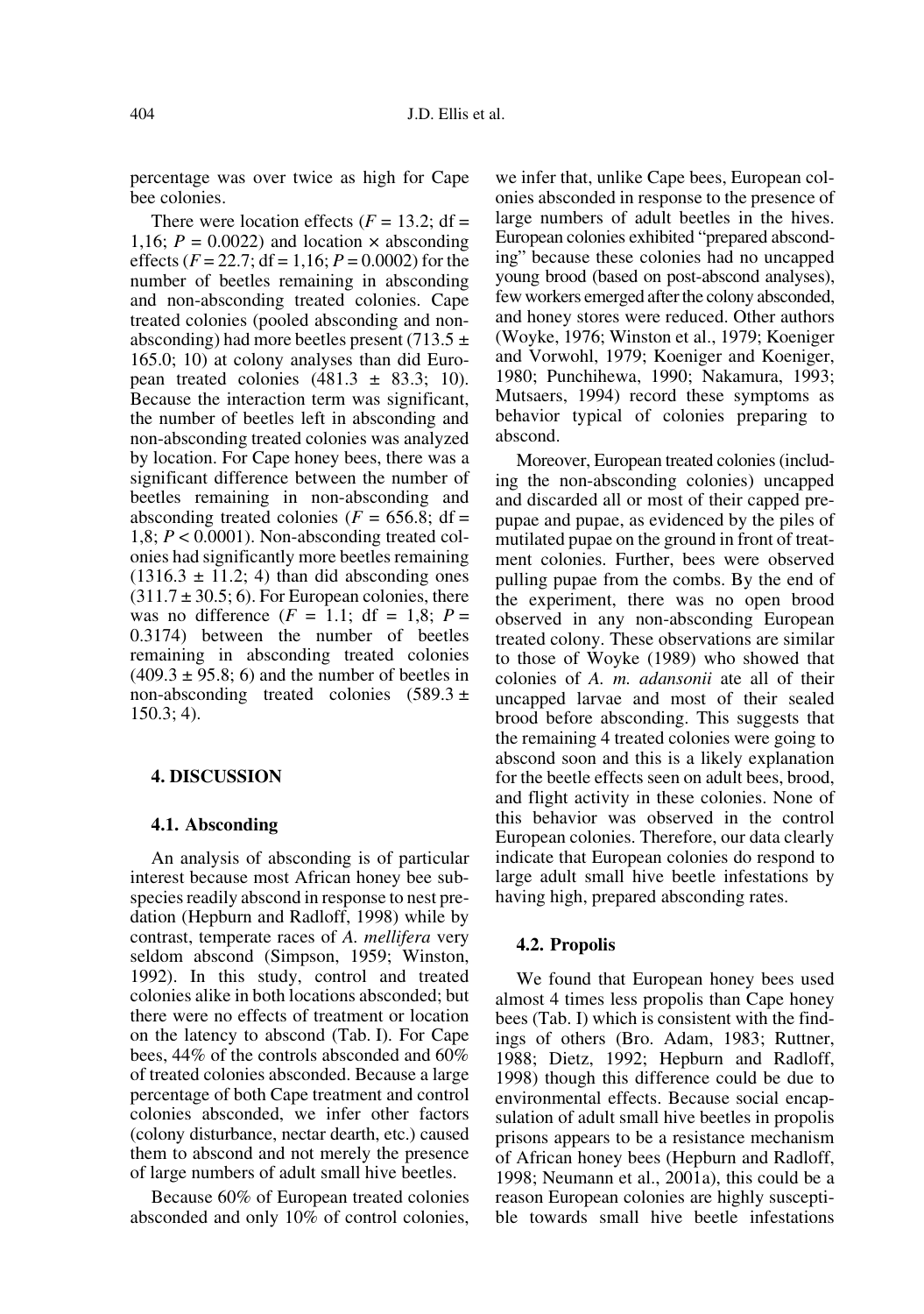while Cape honey bees are more resistant (Tribe, 2000). Cape bees readily use more propolis than do European bees; therefore, more propolis is available in Cape colonies for use in beetle social encapsulation systems. Although imprisoning behavior is also present in European honey bees (Ellis, 2002a) our data suggest that it may not be as efficient as African honey bee imprisoning behavior, possibly due to the lesser use of propolis by European bees.

#### **4.3. Honey area**

Treatment clearly reduced the amount of honey stores in bee colonies (Tab. I). Because flight activity was not reduced, this difference could be due to the feeding habits of adult beetles (Lundie, 1940; Schmolke, 1974; Ellis et al., 2002b), or general colony stress conditions due to beetle presence. European treated colonies had no honey stores at the end of the study, possibly reflecting preparation for absconding (Winston et al., 1979; Koeniger and Vorwohl, 1979; Koeniger and Koeniger, 1980; Punchihewa, 1990).

## **4.4. Brood**

It has been reported that small hive beetles feed on honey bee eggs and brood (Lundie, 1940; Schmolke, 1974; Elzen et al., 1999; Ellis et al., 2002b) and indeed, that they do so preferentially (Elzen et al., 2000). These data support our finding of significant differences in sealed brood areas between treated and control European honey bee colonies. Despite beetles feeding on bee brood, the major factor contributing to a decline in brood area between treatment and control European honey bee colonies was most likely due to the observed absconding preparation behavior, namely brood abortion and cannibalism. On the other hand, Cape honey bees did not experience the same decline in brood area when infested with hive beetles (Tab. II), also suggesting a superior ability to cope with beetle infestations.

#### **4.5. Adult bees and bee weight**

The data show that the presence of adult small hive beetles lowers the number of adult bees present in European honey bee colonies,

but not in Cape honey bee colonies, although beetle infestations did not compromise bee weight. However, threshold values have not yet been determined. Contrary to what has been reported by others (Wenning, 2001), this shows that beetle larvae are not the only stage of the small hive beetle's life cycle that damages honey bee colonies. European treated colonies also had significantly less brood than control colonies and this is probably related to the differences in adult bee populations between treatments in European colonies.

#### **4.6. Pollen**

The only striking impact small hive beetle infestations had on infested Cape honey bee colonies was a reduction in pollen stores. It is possible that beetles in these colonies were feeding on pollen stores. Although beetles preferentially feed on bee brood (Elzen et al., 2000), it is evident that Cape bees are efficient at guarding their brood because there was no significant loss of brood area in beetle infested Cape colonies. In these circumstances the beetles would have had to feed on alternative food sources, such as pollen stores. It is well established that beetles feed on pollen (Lundie, 1940; Schmolke, 1974; Elzen et al., 2000; Hood, 2000; Neumann et al., 2001b) and that they reproduce most successfully on a diet of pollen alone (Ellis et al., 2002b). In European colonies the beetles caused a significant reduction in brood area (probably by feeding and ovipositing on it and because of prepared absconding behavior by the bees) and there were no differences in the pollen stores between the treatments. Our data suggest that beetles are restricted to pollen in Cape bee colonies, but gain access to brood in European ones, which likely triggers explosive reproduction by beetles.

#### **4.7. Flight activity**

The fact that European bees had greater flight activity than Cape bees is probably due to nectar flow differences in each country for the time of year the experiments were conducted. The pertinent information lies in the interactions found between location  $\times$  treatment. Our data show that treatment significantly lowered average flight activity in European bee colonies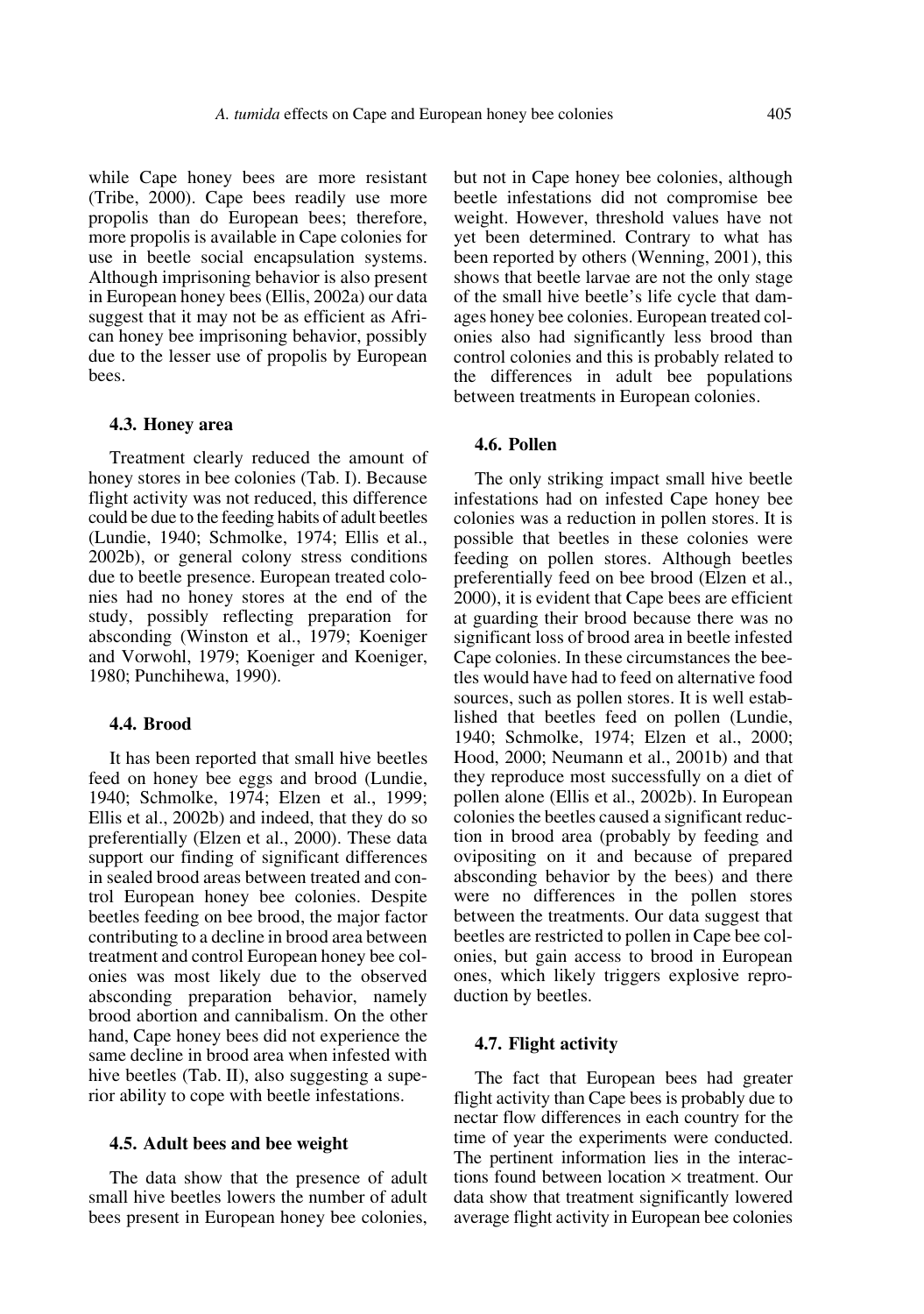but not in Cape ones. Small hive beetle presence in European colonies was sufficient to lower flight activity. Although the causes for this are unknown, it may be that small hive beetles cause general disruption in European colonies (Hood, 2000; Wenning, 2001) and flight behavior is thus compromised. The difference appears related to prepared absconding behavior of the treated European colonies; a behavior that likely limited the number of available foraging workers. Further, Ellis et al. (2003) showed that European honey bees guarding small hive beetle prisons belong to the same age cohort as foraging bees. Therefore, an increasing population of small hive beetles could cause more foraging-age bees to begin guarding beetle prisons thus explaining the overall decrease in flight activity between European treatment and control colonies seen in this study. Increasing beetle densities affected flight activity only in treated European colonies.

## **4.8. Beetle counts**

All colonies in both locations were created from colonies having small populations of hive beetles. We believe all colonies started with < 5 beetles per colony (visual estimates). Therefore, the number of beetles found in Cape control colonies could be considered background noise, being close to the original population of beetles present in the colony at the beginning of the experiment. A total of 2565 small hive beetles were unaccounted for in Cape colonies by the end of the experiment. These beetles were put into the hive, but not re-collected. At the same time our data show that these beetles were not migrating into control colonies. Even though European control colonies had significantly more beetles than did Cape control colonies, they too were not heavily infested with "stray" beetles (unaccounted beetles totaling 4487 individuals in the US).

Why beetles tended to migrate from European non-absconding treated colonies and not from Cape non-absconding treated colonies is unclear. This could be indicative of a superior ability of Cape bees to imprison and guard beetles more efficiently than European bees (Hepburn and Radloff, 1998; Neumann et al., 2001a; Ellis, 2002). Regardless, over half of the beetles introduced into European colonies were not in the hives at the end of the experiment. These beetles may have been host seeking, even though they were not going to control colonies.

Small hive beetle populations in both European absconding and non-absconding treated colonies were the same. This occurred regardless of the number of beetles introduced into the colonies (which totaled 1400 beetles/colony for treated colonies that did not abscond and an average of 617 beetles/colony for treated colonies that absconded). This implies a "carrying capacity" for small hive beetles in European bee colonies. It could also imply a threshold, that when met, European colony health is compromised and, even in extreme situations, absconding preparation begins.

At the same time, the carrying capacity for beetles in Cape colonies is either much higher, or non-existent. We base this on our data showing that most of the beetles put into Cape colonies stayed in those colonies. Because this large number of beetles in Cape colonies never significantly affected measured colony parameters, with the exception of reduced pollen stores (Tab. II), Cape bees must have either superior imprisoning techniques (Hepburn and Radloff, 1998; Neumann et al., 2001a), or other behavioral mechanisms (Elzen et al., 2001) that make them better able to handle large infestations of small hive beetles.

## **ACKNOWLEDGEMENTS**

We would like to thank Gilbert and Grace Smith for providing the Warren County, Georgia, USA site and also Mr. and Mrs. J.M. Sikes for donating half of the European bees used in the US replicate. Thanks also goes to David Westervelt for providing all small hive beetles used in USA. A special thanks goes to Amanda Ellis, Anna Flügge, and Alexandra Holland for technical assistance. Financial support was provided by the United States Department of Agriculture.

**Résumé** – **Effets des petits coléoptères des ruches adultes,** *Aethina tumida* **(Coleoptera, Nitidulidae) sur les nids et le comportement de butinage des colonies d'abeilles domestiques du Cap et européennes.** Le Petit Coléoptère des ruches est endémique à l'Afrique sub-saharienne, mais son importance en tant que parasite des colonies d'abeilles domestiques y est négligeable. De fortes infestations par ce parasite peuvent conduire les colonies africaines à déserter. Par contre les colonies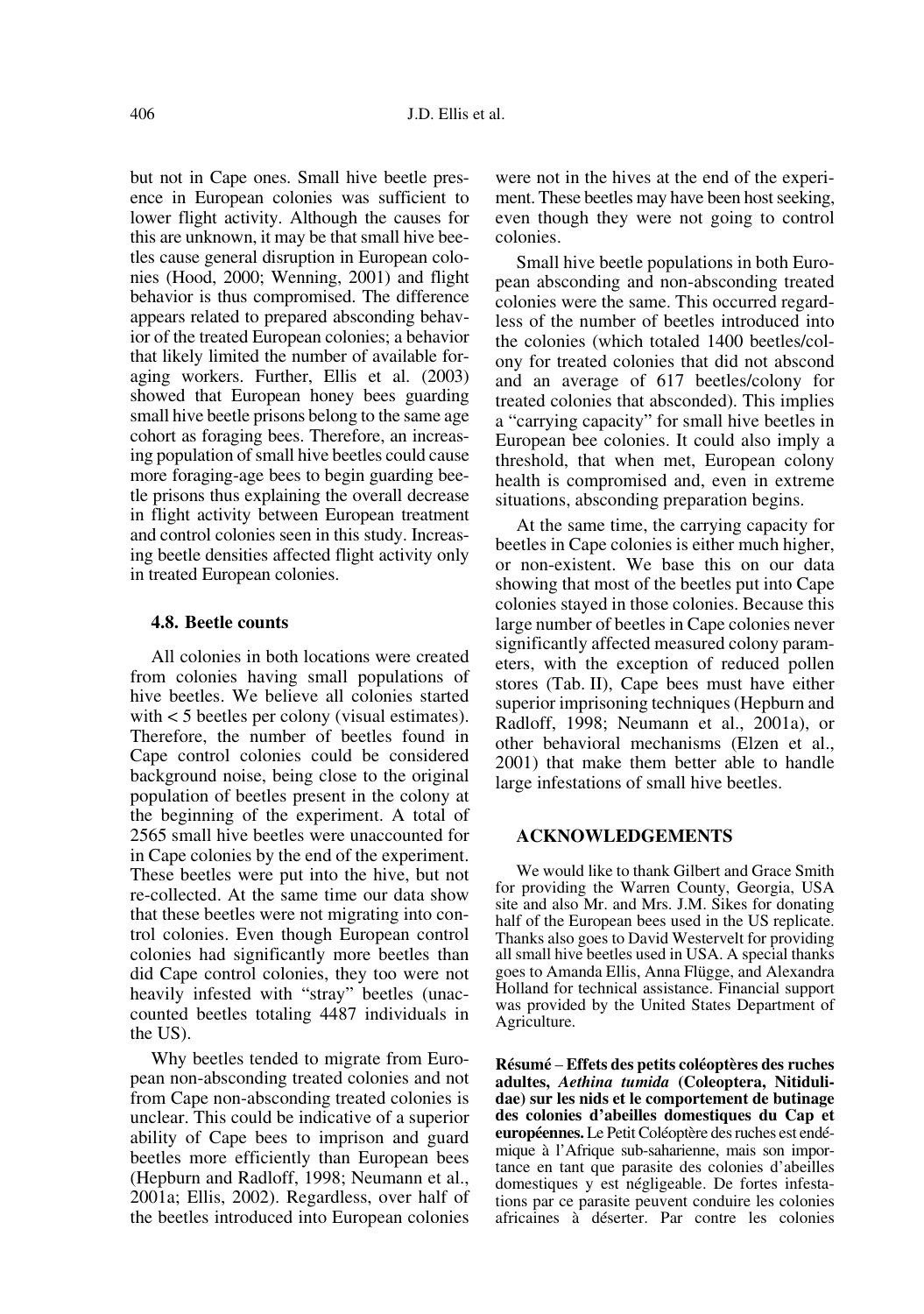d'abeilles européennes sont fortement sensibles et peuvent être décimées par le parasite. Nous avons étudié les effets des petits coléoptères des ruches sur l'activité de vol et les nids de 20 colonies d'abeilles domestiques européennes aux USA et de 20 colonies d'abeilles du Cap (*Apis mellifera capensis),* en Afrique du Sud. Chaque colonie comportait trois cadres d'ouvrières, un cadre de miel, deux cadres de couvain et une reine pondeuse. Les colonies témoins ( $N = 10$ ) avaient moins de 5 coléoptères par ruche. Les colonies expérimentales ont reçu chacune 100 coléoptères chaque jour durant 15 j. Le nombre d'abeilles rentrant à la ruche a été compté deux fois par j. Les colonies qui ont déserté ont été récupérées et analysées. Aux j 16 et 17 toutes les colonies ont été fermées et congelées.

La désertion n'a pas différé significativement entre les traitements et entre les races mais a eu tendance à être plus forte chez les colonies européennes (Tab. I). Les abeilles du Cap ont utilisé plus de propolis et récolté plus de miel que les européennes (Tab. I). Le poids corporel n'a pas différé significativement entre les races. Le nombre d'abeilles, la quantité de couvain et l'activité moyenne de butinage n'ont pas été affectées par le traitement chez les colonies Cap mais ont été réduites chez les européennes (Tab. II). En revanche la quantité de pollen a été réduite chez les abeilles du Cap, mais pas chez les européennes (Tab. II). Le nombre de coléoptères dans les colonies témoins a été significativement plus élevé chez les européennes. Le pourcentage de coléoptères restants chez les colonies expérimentales n'ayant pas déserté a été plus élevé chez les abeilles du Cap.

Nos données montrent que les colonies européennes réagissent aux fortes infestations par une désertion préparée et plus élevée. Puisque l'emprisonnement des petits coléoptères des ruches dans la propolis semble être un mécanisme de résistance des abeilles africaines, la faible utilisation de la propolis par les abeilles européennes peut rendre celles-ci plus sensibles au ravageur. Nos résultats montrent que les coléoptères adultes exercent un effet nuisible sur les colonies européennes, mais pas sur celles d'abeilles du Cap, et indiquent que les colonies d'abeilles du Cap peuvent mieux supporter une plus forte attaque par *A. tumida* que les colonies européennes.

#### *Aethina tumida / Apis mellifera / Apis mellifera capensis* **/ activité de vol / propolis**

**Zusammenfassung** – **Die Effekte adulter kleiner Beutenkäfer** *Aethina tumida* **(Coleoptera: Nitidulidae) auf Nester und Flugaktivität von Kaphonigbienen und europäischen Honigbienen (***Apis mellifera***).** Der kleine Beutenkäfer ist endemisch in Afrika südlich der Sahara, wo er geringe Bedeutung als Parasit lokaler Honigbienen hat. Schwere Infektionen afrikanischer Völker können zum "absconding" führen (= nicht reproduktives Schwärmen). Im Gegensatz dazu können europäische Bienen sehr anfällige Wirte sein. Die Effekte von Beutenkäferinfektionen auf Flugaktivität und Nester von Honigbienen wurden in europäischen Bienen (USA) und in afrikanischen Kaphonigbienen (*Apis mellifera capensis*, Südafrika) an je 20 Kleinvölkern untersucht (3 Waben mit Bienen, 1 Honigwabe, 2 Pollenwaben, 2 Brutwaben und eine legende Königin, kein Propolis). Die Kontrollvölker ( $N = 10$ ) hatten < 5 Käfer. Die Versuchsvölker erhielten je 100 Käfer an 15 aufeinanderfolgenden Tagen. Die Anzahl zurückkehrender Bienen wurde zweimal täglich bestimmt. Abscondete Völker wurden gesammelt und analysiert. Am 16 und 17 Tag wurden alle verbleibenden Völker verschlossen und eingefroren.

Absconding war nicht signifikant verschieden zwischen den Behandlungen oder Unterarten aber tendenziell höher in den europäischen Völkern (Tab. I). Kapbienen benutzten mehr Propolis und sammelten mehr Honig als europäische Bienen (Tab. I). Das Bienengewicht war nicht signifikant verschieden zwischen den Unterarten (Tab. I). Die Behandlung hatte keinen Effekt auf die Anzahl Bienen, Brutmenge und mittlere Flugaktivität bei Kapbienen aber verringerte diese bei europäischen Bienen (Tab. II). Jedoch wurde die Pollenmenge bei Kapbienen durch die Behandlung verringert aber nicht in europäischen Bienen (Tab. II), was darauf hindeutet, dass die Käfer sich vom Pollen ernähren und/oder das Pollenfouragieren erniedrigt wird. Die Anzahl der Käfer war signifikant höher in den europäischen Kontrollen als bei Kapbienen. Der Prozentsatz an verbleibenden Käfern in den nicht abscondeten Versuchsvölkern war jedoch bei Kapbienen höher als bei den europäischen Bienen. Unsere Daten deuten daraufhin, dass europäische Völker auf starke Infektionen mit gezielten Vorbereitungen zum Verlassen des Nestes reagieren, was für die Verringerung der Brutmenge in europäischen Versuchsvölkern relevant sein kann. Da Propolisgefängnisse einen Resistenzmechanismus afrikanischer Bienen darstellen, scheint die geringe Propolisverwendung europäischer Bienen deren Anfälligkeit zu erhöhen. Unsere Daten zeigen, dass adulte Beutenkäfer zwar schädigende Effekte auf europäische Völker aber nicht auf Kapbienenvölker haben. Unsere Ergebnisse deuten daher darauf hin, dass Kapbienenvölker einen größeren Befall mit Beutenkäfern besser tolerieren können als europäische Völker.

#### *Aethina tumida* **/** *Apis mellifera* **/** *Apis mellifera capensis* **/ Flugaktivität / Honigbienennester**

## **REFERENCES**

Adam Bro. (1983) In Search of the Best Strains of Bees, Northern Bee Books, Mytholmroyd, Hebden Bridge, UK.